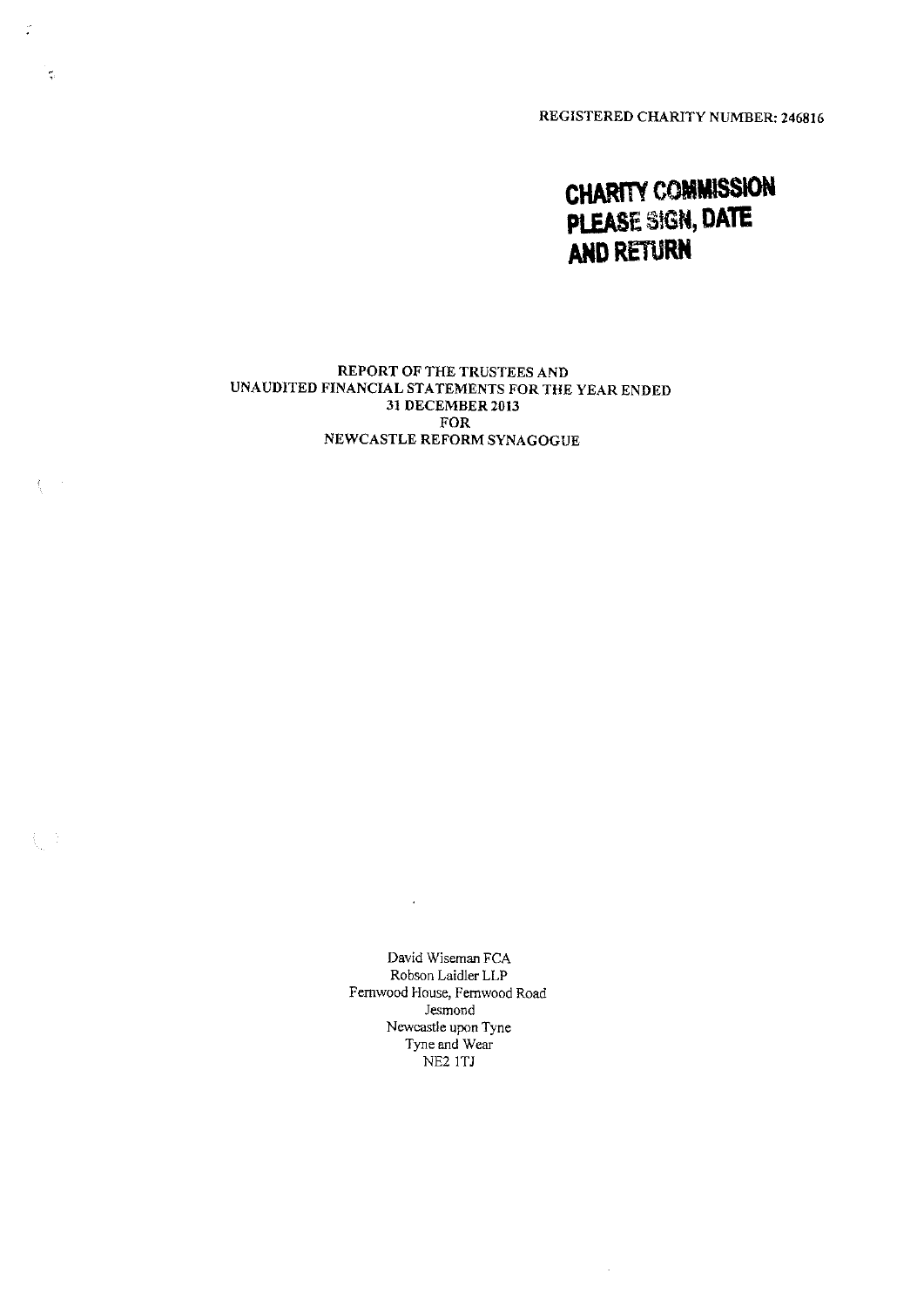$\mathcal{O}$ 

 $\gamma_{\rm g}$ 

 $\int_{\Omega_{\rm{eff}}}^{\infty} \omega_{\rm{eff}}$ 

 $\int_{\Sigma_{\rm L}} \frac{1}{T}$ 

# CONTENTS OF THE FINANCIAL STATEMENTS FOR THE YEAR ENDED 31 DECEMBER 2013

|                                            | Page              |
|--------------------------------------------|-------------------|
| Report of the Trustees                     | $1 \text{ to } 2$ |
| Independent Examiner's Report              | 3                 |
| Statement of Financial Activities          | 4                 |
| <b>Balance Sheet</b>                       | 5                 |
| Notes to the Financial Statements          | 6 to 12           |
| Detailed Statement of Financial Activities | 13 to 14          |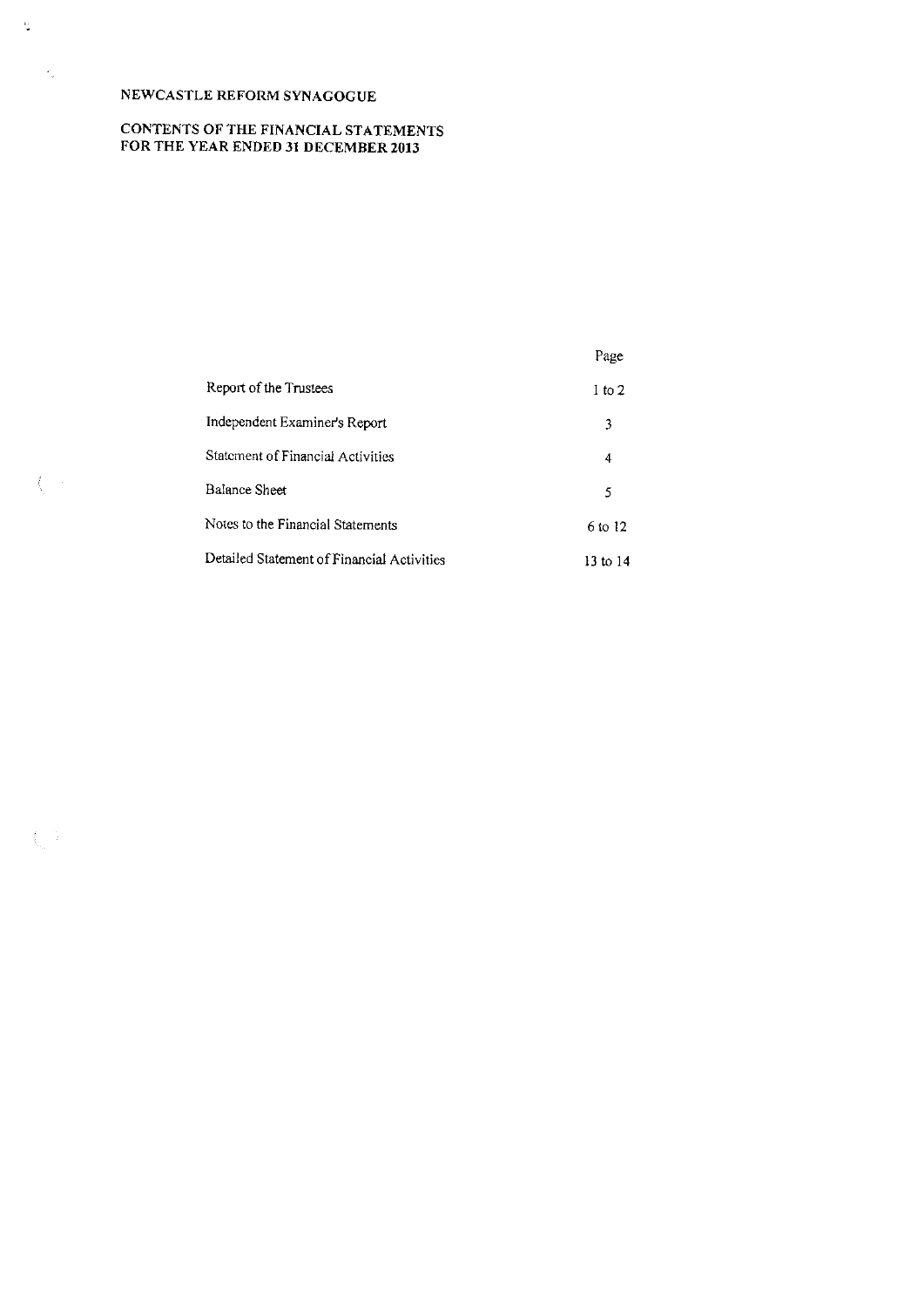#### REPORT OF THE TRUSTEES FOR THE YEAR ENDED 31 DECEMBER 2013

The trustees present their report with the financial statements of the charity for the year ended 31 December 2013, The trustees have adopted the provisions of the Statement of Recommended Practice (SORP) 'Accounting and Reporting by Charities' issued in March 2005.

#### REFERENCE AND ADMINISTRATIVE DETAILS Registered Charity number 246816

Principal address C/0 Miss Pauline Statt 11 Pinewood Close Kenton Bank Foot Newcastle upon Tyne

#### **Trustees**

NE3 2YB

Mrs G Bernstone Mr I Cohen Mrs B Dinsdale Dr W Fleming Mr G F Loble Miss G Mandeil Mrs S Rowlands Mr C Scott Miss P Statt Mrs L A Huddart Mrs L Scott Mr J Rollin-Jones Mr G Gibson

Chair

Hon Secretary

Treasurer

- appointed 1.1.<sup>14</sup> - appointed 1.1.14

#### Independent examiner

David Wiseman FCA Robson Laidler LLP Femwood House, Fernwood Road Jesmond Newcastle upon Tyne Tyne and Wear NE2 ITJ

# STRUCTURE, GOVERNANCE AND MANAGEMENT

# Governing document

The charity is an unincorporated charity, constituted under a trust deed dated 3 March 1966 and is a registered charity, number 246816.

The charity is managed by <sup>a</sup> Council of trustees. Trustees are elected at the annual General Meeting, Meetings of the Council of trustees are held at least bi-monthly (with the exception of August).

# Recruitment and appointment of new trustees

The charity is managed by <sup>a</sup> Council of trustees. Trustees are elected at the Annua! General Meeting. Meetings of the Council of trustees are held at least bi-monthly (with the exception of August).

#### Risk management

The trustees meet on a regular basis to consider the major strategic, operational and investment risks faced by the charity and act appropriately to mitigate those risks.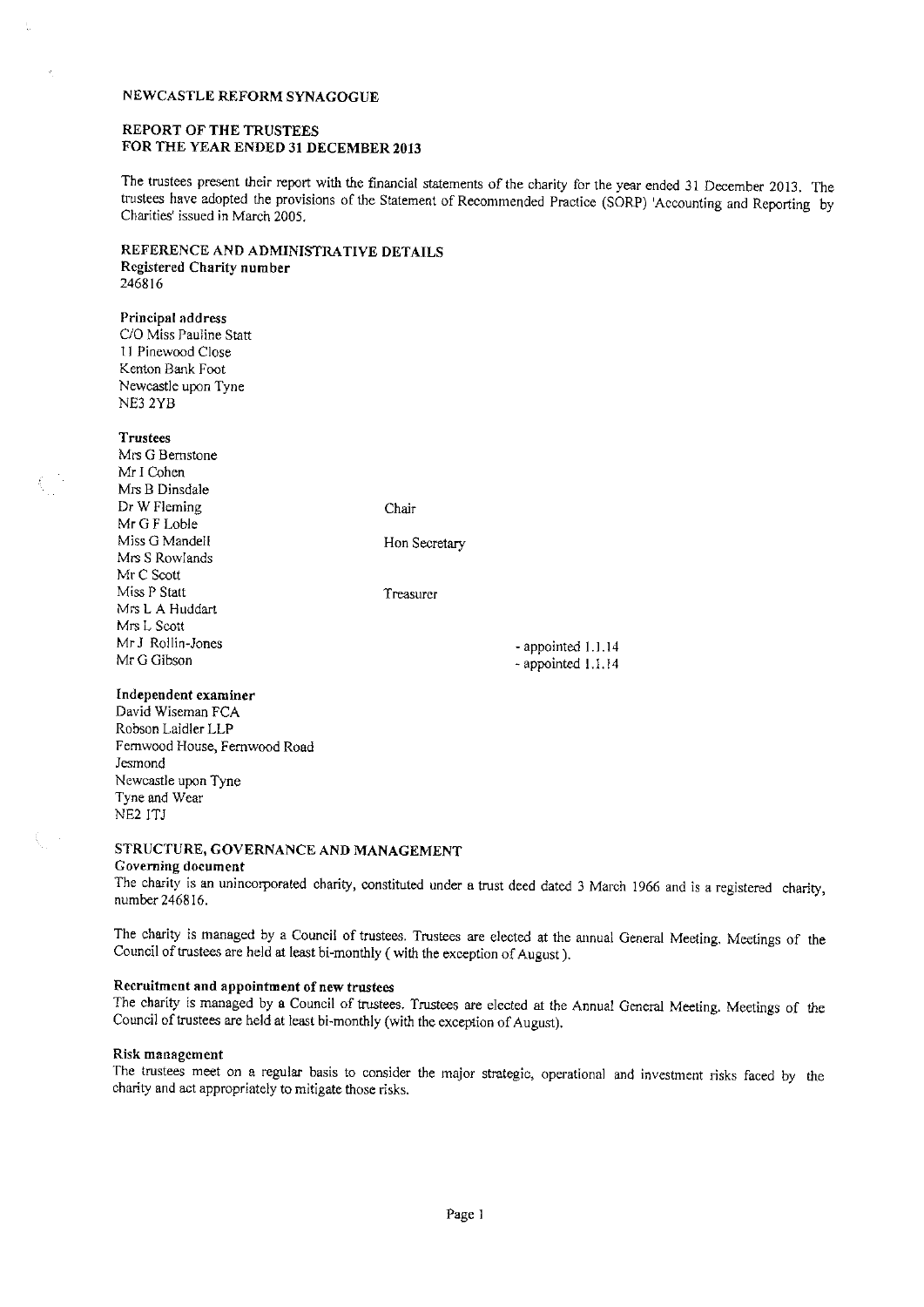#### REPORT OF THE TRUSTEES FOR THE YEAR ENDED 31 DECEMBER 2013

#### OBJECTIVES AND ACTIVITIES

# Objectives and alms

The synagogue is an unincorporated association formed and managed by its members with the objective of providing and maintaining a place or places of public worship and for the furtherance and advancement of religious, educational and charitable objectives. The synagogue is affiliated to the Movement for Reform Judaism (formerly The Reform Synagogues of Great Britain) and is guided by their practices whilst maintaining its independence under the constitution. The affairs of the synagogue are managed by its members in general meetings and in accordance with its constitution and the rules of the synagogue.

#### Significant activities

The principle activities of the synagogue are the maintenance of the synagogue building at The Croft, Newcastle upon Tyne for divine services and public worship, provision of religious education and support of charitable activities. The charity operates a Prayer House and cemetery plots at Preston Cemetery, North Shields, and a burial scheme for this cemetery.

# ACHIEVEMENT AND PERFORMANCE

#### Charitable activities

The charity made a net profit from its normal operating activities of £5,225 (2012: Deficit of £7,728 for the year). The charity received donations and gift aid totalling £9,491 (2012: £11,280), which led to a increase in total net assets of £5.225 (2012: loss of £7.728).

The trustees feel that they would be able to continue the current activities of the charity in the event of a decline in membership.

#### FINANCIAL REVIEW

#### Reserves policy

At the end of the year the charity had restricted funds of £365,154 (2012: £379,450) and unrestricted funds of £249,543 (2012: f230,022). The trustees have established a policy whereby the unrestricted funds not committed or invested in tangible fixed assets ("The Free Reserves") held by the Charity should represent 24 months of the resources expended (taking account of the need to provide for a Rabbi's salary). The charity has been able to maintain the general reserves at this level at 31 December 2013.

#### FUTURE DEVELOPMENTS

The synagogue and community are committed to the maintenance and expansion of the religious, educational and charitable activities,

#### STATEMENT OF PUBLIC BENEFIT

The Synagogue hosts many visits from schools, colleges, scouts groups and local groups, from other Faiths as well as holding Inter- Faith meetings. Its members support the West End Refugee centre and make regular donations to outside charities.

The Charity also organises education classes for children and adults, social events, pre-service discussions of selected readings from the Scriptures which are well received and are well supported by the community. The Council is constantly looking for additional activities for members' participation.

#### ON BEHALF OF THE BOARD:

Dr W Fleming - Trustee

Date:  $X \rightarrow X \rightarrow X \rightarrow Y$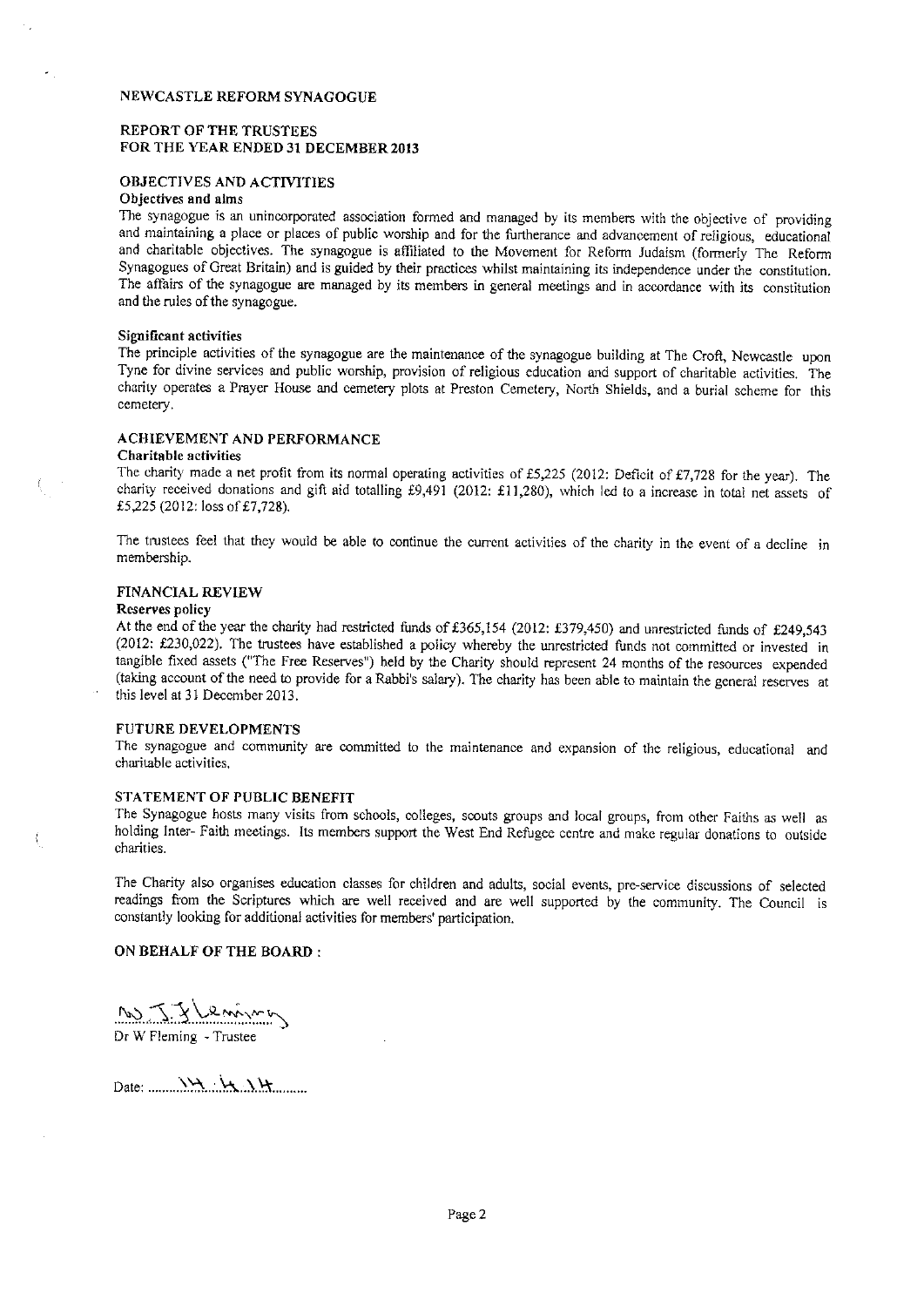#### INDEPENDENT EXAMINER'S REPORT TO THE TRUSTEES OF NEWCASTLE REFORM SYNAGOGUE

<sup>I</sup> report on the accounts for the year ended 31 December 2013 set out on pages four to twelve.

### Respective responsibilities of trustees and examiner

The charity's trustees are responsible for the preparation of the accounts. The charity's trustees consider that an audit is not required for this year (under Section 144(2) of the Charities Act 2011 (the 2011 Act)) and that an independent examination is required.

It is my responsibility to:

- examine the accounts under Section 145 of the 2011 Act
- to follow the procedures laid down in the General Directions given by the Charity Commission (under Section  $145(5)(b)$  of the 2011 Act); and
- to state whether particular matters have come to my attention.

#### Basis of the independent examiner's report

My examination was carried out in accordance with the General Directions given by the Charity Commission. An examination includes a review of the accounting records kept by the charity and a comparison of the accounts presented with those records. It also includes consideration of any unusual items or disclosures in the accounts, and seeking explanations from you as trustees concerning any such matters. The procedures undertaken do not provide all the evidence that would be required in an audit, and consequently no opinion is given as to whether the accounts present a 'true and fair view ' and the report is limited to those matters set out in the statements below

#### Independent examiner's statement

In connection with my examination, no matter has come to my attention:

- (I) which gives me reasonable cause to believe that, in any material respect, the requirements
	- to keep accounting records in accordance with Section 130 of the 2011 Act; and
	- to prepare accounts which accord with the accounting records and to comply with the accounting requirements of the 2011 Act

have not been met; or

(2) to which, in my opinion, attention should be drawn in order to enable a proper understanding of the accounts to be reached.

Whenon

Mr David Wiseman FCA David Wiseman FCA Robson Laidler LLP Femrvood House, Femwood Road Jesmond Newcastle upon Tyne Tyne and Wear NE2 ITJ

Date: 14 APril 20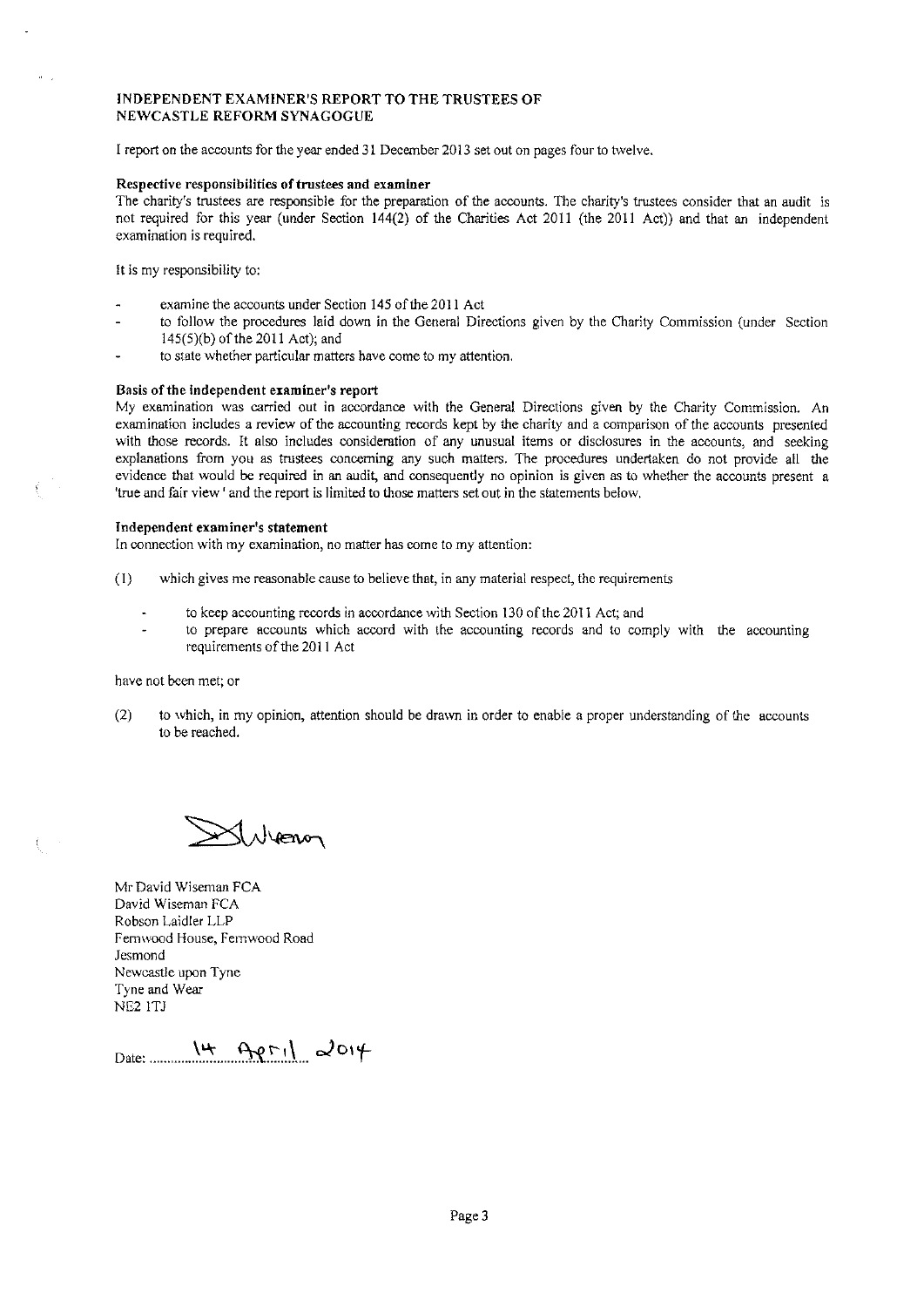$\hat{\theta}_{\rm max}$ 

 $\int_{\Omega_{\rm{eff}}}^{\infty} \frac{d\mu}{\lambda} d\mu$ 

 $\bigcup_{i=1}^n \mathcal{I}_i$ 

# STATEMENT OF FINANCIAL ACTIVITIES FOR THE YEAR ENDED 31 DECEMBER 2013

|                                          |       | Unrestricted   | Restricted     | 2013<br>Total  | 2012       |
|------------------------------------------|-------|----------------|----------------|----------------|------------|
|                                          |       | funds          | funds          |                | Total      |
|                                          | Notes | £              | £              | funds<br>£     | funds<br>£ |
| <b>INCOMING RESOURCES</b>                |       |                |                |                |            |
| Incoming resources from generated funds  |       |                |                |                |            |
| Voluntary income                         | 2     | 46,110         | 7,839          | 53,949         |            |
| Activities for generating funds          | 3     | 1,084          | 4.715          |                | 58,000     |
| Investment income                        | 4     | 7,026          | 97             | 5,799<br>7,123 | 4,426      |
| Other incoming resources                 |       | 4,380          | $\overline{a}$ | 4,380          | 5,087      |
|                                          |       |                |                |                | 3,685      |
| Total incoming resources                 |       | 58,600         | 12,651         | 71,251         | 71,198     |
| <b>RESOURCES EXPENDED</b>                |       |                |                |                |            |
| Costs of generating funds                |       |                |                |                |            |
| Costs of generating voluntary income     |       | 2,694          | 4,776          | 7,470          | 6,164      |
| Charitable activities                    | 5     |                |                |                |            |
| Charitable activities                    |       | 17,061         | 11,873         | 28,934         | 32,547     |
| Burial costs                             |       |                | 8,414          | 8,414          | 2,764      |
| Kol Nidre Fund                           |       | $\overline{a}$ | 1,461          | 1,461          | 2,775      |
| Board of Deputies                        |       |                |                |                | 250        |
| Prayer House building costs              |       | 121            |                | 121            | 835        |
| Social events                            |       | 701            |                | 701            | 1,000      |
| Insurance                                |       | 121            |                | 121            | 2,766      |
| Heat, light and water                    |       | 851            | 298            | 1,149          | 3,353      |
| Travel expenses                          |       | 1,082          |                | 1,082          | 1,025      |
| Repairs and renewals                     |       | 317            | 125            | 442            | 1,703      |
| Printing, postage, stationery, telephone |       | 312            |                | 312            | 1,918      |
| Cleaning and gardening                   |       | 829            |                | 829            | 2,971      |
| Sundry expenses                          |       | 2,502          |                | 2,502          | 1,001      |
| Governance costs                         | 6     | 12,488         |                | 12,488         | 17,854     |
| Total resources expended                 |       | 39,079         | 26,947         | 66,026         | 78,926     |
| NET INCOMING/(OUTGOING)                  |       |                |                |                |            |
| <b>RESOURCES</b>                         |       | 19,521         | (14,296)       | 5,225          | (7, 728)   |
| <b>RECONCILIATION OF FUNDS</b>           |       |                |                |                |            |
| Total funds brought forward              |       | 230,022        | 379,450        | 609,472        | 617,200    |
| TOTAL FUNDS CARRIED FORWARD              |       | 249,543        | 365,154        | 614,697        | 609,472    |
|                                          |       |                | ====           |                |            |

# CONTINUING OPERATIONS

All incoming resources and resources expended arise from continuing activities.

The notes form part of these financial statements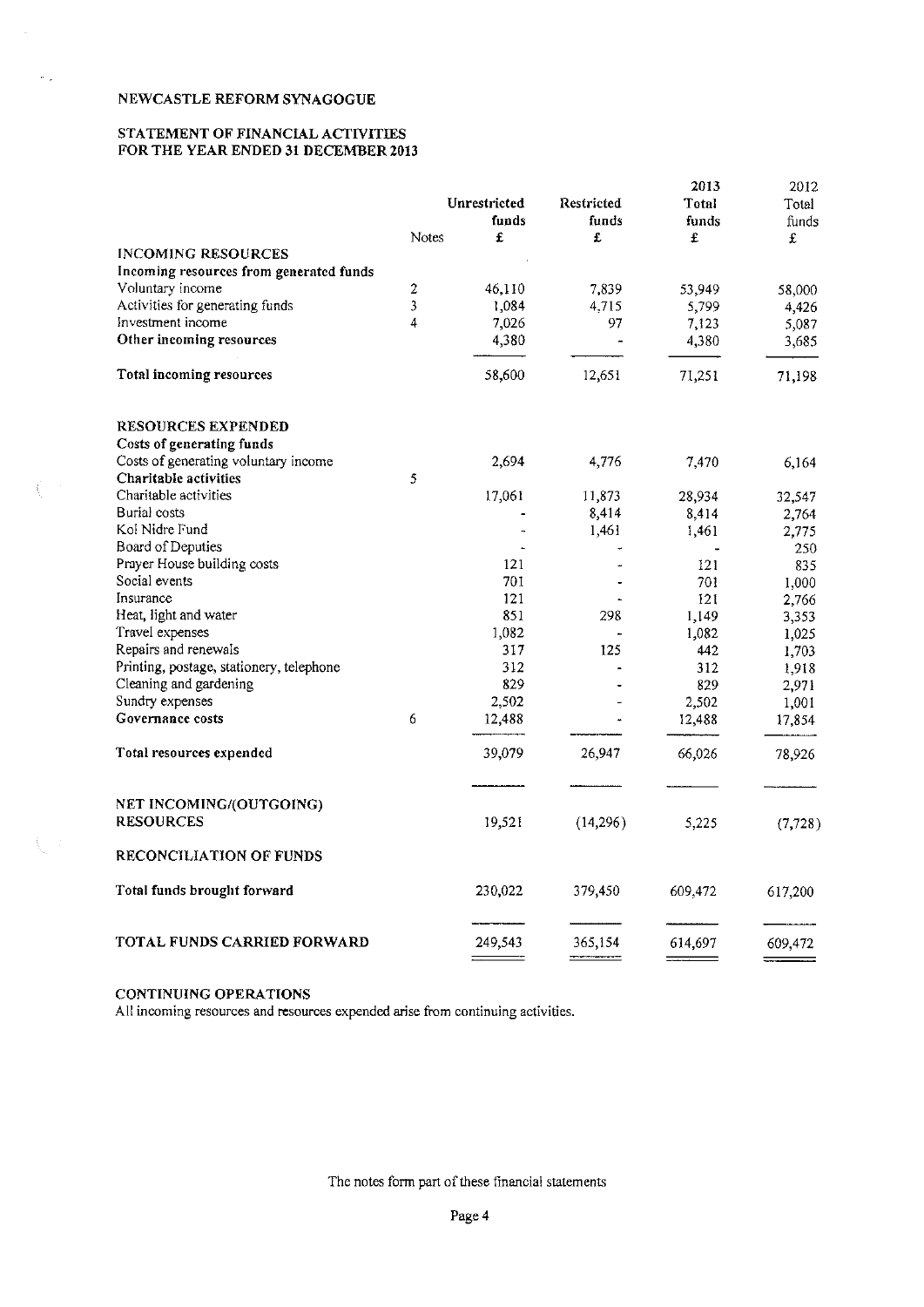#### BALANCE SHEET AT 31 DECEMBER 2013

|                                        |       | Unrestricted | Restricted               | 2013<br>Total | 2012<br>Total |
|----------------------------------------|-------|--------------|--------------------------|---------------|---------------|
|                                        |       | funds        | funds                    | funds         | funds         |
|                                        | Notes | £            | £                        | £             | £             |
| <b>FIXED ASSETS</b><br>Tangible assets | 9     |              | 299,508                  | 299,508       | 311,081       |
| <b>CURRENT ASSETS</b>                  |       |              |                          |               |               |
| <b>Stocks</b>                          | 10    | 300          |                          | 300           | 300           |
| Debtors                                | 11    | 7,158        |                          | 7,158         | 5,581         |
| Cash at bank and in hand               |       | 245,806      | 67,299                   | 313,105       | 303,286       |
|                                        |       | 253,264      | 67,299                   | 320,563       | 309,167       |
| <b>CREDITORS</b>                       |       |              |                          |               |               |
| Amounts falling due within one year    | 12    | (3, 721)     | (1,653)                  | (5, 374)      | (10, 776)     |
| <b>NET CURRENT ASSETS</b>              |       | 249,543      | 65,646                   | 315,189       | 298,391       |
| TOTAL ASSETS LESS CURRENT              |       |              |                          |               |               |
| <b>LIABILITIES</b>                     |       | 249,543      | 365,154                  | 614,697       | 609,472       |
| <b>NET ASSETS</b>                      |       | 249,543      | 365,154                  | 614,697       | 609,472       |
|                                        |       |              | $\overline{\phantom{a}}$ |               |               |
| <b>FUNDS</b>                           | 13    |              |                          |               |               |
| Unrestricted funds                     |       |              |                          | 249,543       | 230,022       |
| Restricted funds                       |       |              |                          | 365,154       | 379,450       |
| <b>TOTAL FUNDS</b>                     |       |              |                          | 614,697       | 609,472       |

The financial statements were approved by the Board of Trustees on ......H......W.., .......F......, ..... and were signed on its behalf by:

Dr W Fleming - Trustee

. . . . . . . . . . . . . .

Miss P Statt -Trustee

The notes form part of these financial statements

 $\bar{\lambda}$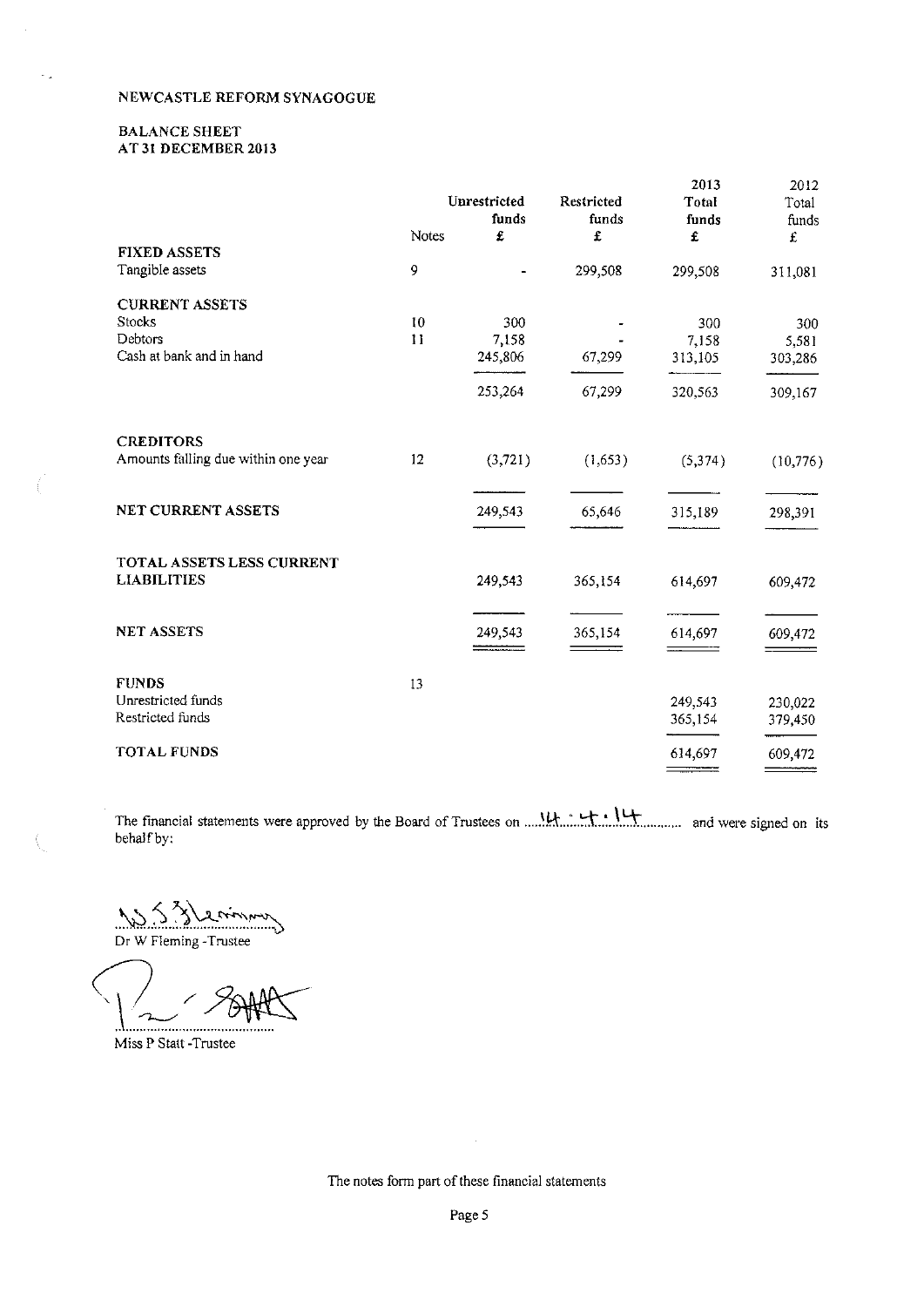#### NOTES TO THE FINANCIAL STATEMENTS FOR THE YEAR ENDED 31 DECEMBER 2013

#### $\mathbf{1}$ . ACCOUNTING POLICIES

#### Accounting convention

The financial statements have been prepared under the historical cost convention, as modified by th e revaluation of certain assets, the Charities Act 2011 and the requirements of the Statement of Recommended Practice, Accounting and Reporting by Charities.

#### Financial reporting standard number I

Exemption has been taken from preparing a cash flow statement on the grounds that the charity qualifies as a small charity.

#### Incoming resources

All incoming resources are included on the Statement of Financial Activities when the charity is legally entitled to the income and the amount can be quantified with reasonable accuracy. For legacies, entitlement is the earlier of the charity being notified of an impending distribution or the legacy being received.

Subscriptions are payable in advance on the first day in January each year and are accounted for on an accrual basis.

Where incoming resources have related expenditure ( as with fundraising or contract income ) the incoming resources and and related expenditure are reported gross in the SOFA.

Investment income is included in the accounts when receivable.

#### Resources expended

Expenditure is recognised on an accruals basis as a liability is incurred. Expenditure is inclusive of any VAT, which can not be recovered, and is reported as part of the expenditure to which it relates:

a) Costs of generating funds compromise the costs associated with attracting voluntary income and the costs of trading for fundraising purposes including the charity's shop.

b) Charitable expenditure comprises those costs incurred by the charity in the delivery of its activities and services for its beneficiaries. It includes both costs that can be allocated directly to such activities and those costs of an indirect nature necessary to support them.

c) Governance costs include those costs associated with meeting the constitutional and statutory requirements of the charity and include the independent examiner's fees and costs linked to the strategic management of the charity.

Support costs include central functions and have been allocated to activities cost categories on a basis consistent with the use of resources, e.g. allocating staff costs by the time spent and other costs by their usage.

#### Tangible fixed assets

Depreciation is provided at the following annual rates in order to write off each asset over its estimated useful life.

| Freehold property      | - 2% straight line basis  |
|------------------------|---------------------------|
| Leasehold prayer house | - 2% straight line basis  |
| Religious assets       | - Nil                     |
| Fixtures and fittings  | - 15% on reducing balance |

#### Stocks

 $\Big\langle \Big\rangle_{\alpha}$  .

Stock consists of purchased goods for resale. Stocks are valued at lower of cost and net realisable value. Items donated for resale or distribution are not included in the financial statements until they are sold or distributed.

#### Taxation

As a charity, Newcastle Reform Synagogue is exempt from tax on income and gains to the extent that these are applied to its charitable objects. No tax charges have arisen in the charity.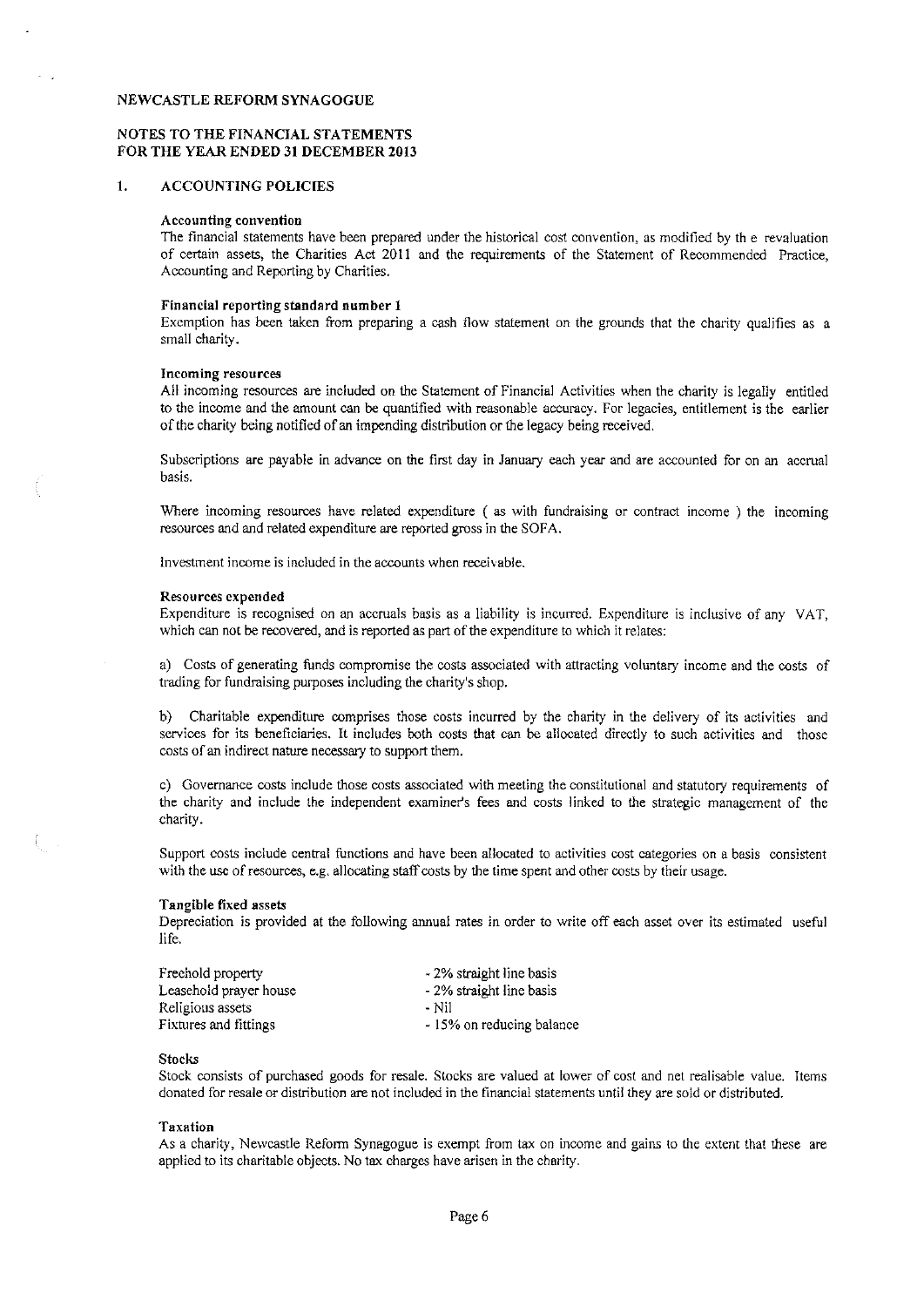#### NOTES TO THE FINANCIAL STATEMENTS —CONTINUED FOR THE YEAR ENDED 31 DECEMBER 2013

# 1. ACCOUNTING POLICIES - continued

# Fund accounting

Unrestricted funds can be used in accordance with the charitable objectives at the discretion of the trustees.

Restricted funds can only be used for particular restricted purposes within the objects of the charity. Restrictions arise when specified by the donor or when funds are raised for particular restricted purposes.

Further explanation of the nature and purpose of each fund is included in the notes to the financial statements,

#### 2. VOLUNTARY INCOME

|                   | 2013   | 2012        |
|-------------------|--------|-------------|
|                   | £      | £           |
| Donations         | 3,145  | 3,242       |
| Gift aid          | 6,346  | 8,038       |
| Legacies          | 5,000  |             |
| Subscriptions     | 31,481 | 37,801      |
| Burial scheme     | 5,015  | 5,890       |
| Kol Nidre appeal  | 2,825  | 2,931       |
| Board of Deputies | 137    | 98          |
|                   |        |             |
|                   | 53,949 | 58,000      |
|                   |        | ___________ |

# 3. ACTIVITIES FOR GENERATING FUNDS

|                     | 2013  | 2012                                                                                                                                                                                                                                                                                                                                                                                                                                       |
|---------------------|-------|--------------------------------------------------------------------------------------------------------------------------------------------------------------------------------------------------------------------------------------------------------------------------------------------------------------------------------------------------------------------------------------------------------------------------------------------|
|                     | £     | £                                                                                                                                                                                                                                                                                                                                                                                                                                          |
| Shop income         | 220   | 127                                                                                                                                                                                                                                                                                                                                                                                                                                        |
| Social events       | 864   | 1,885                                                                                                                                                                                                                                                                                                                                                                                                                                      |
| Guild social events | 4,715 | 2,414                                                                                                                                                                                                                                                                                                                                                                                                                                      |
|                     |       |                                                                                                                                                                                                                                                                                                                                                                                                                                            |
| <b>COL</b>          | 5,799 | 4,426                                                                                                                                                                                                                                                                                                                                                                                                                                      |
|                     |       | $\frac{1}{\sqrt{1-\frac{1}{2}}\left(1-\frac{1}{2}\right)}=\frac{1}{2\sqrt{1-\frac{1}{2}}\left(1-\frac{1}{2}\right)}=\frac{1}{2\sqrt{1-\frac{1}{2}}\left(1-\frac{1}{2}\right)}=\frac{1}{2\sqrt{1-\frac{1}{2}}\left(1-\frac{1}{2}\right)}=\frac{1}{2\sqrt{1-\frac{1}{2}}\left(1-\frac{1}{2}\right)}=\frac{1}{2\sqrt{1-\frac{1}{2}}\left(1-\frac{1}{2}\right)}=\frac{1}{2\sqrt{1-\frac{1}{2}}\left(1-\frac{1}{2}\right)}=\frac{1}{2\sqrt{1-\$ |

#### 4. INVESTMENT INCOME

|                          | 2013  | 2012      |
|--------------------------|-------|-----------|
|                          |       | ᅭ         |
| Deposit account interest | 7,026 | 5,045     |
| Guild account interest   | -97   | 42        |
|                          |       |           |
|                          | 7,123 | 5,087     |
|                          |       | --------- |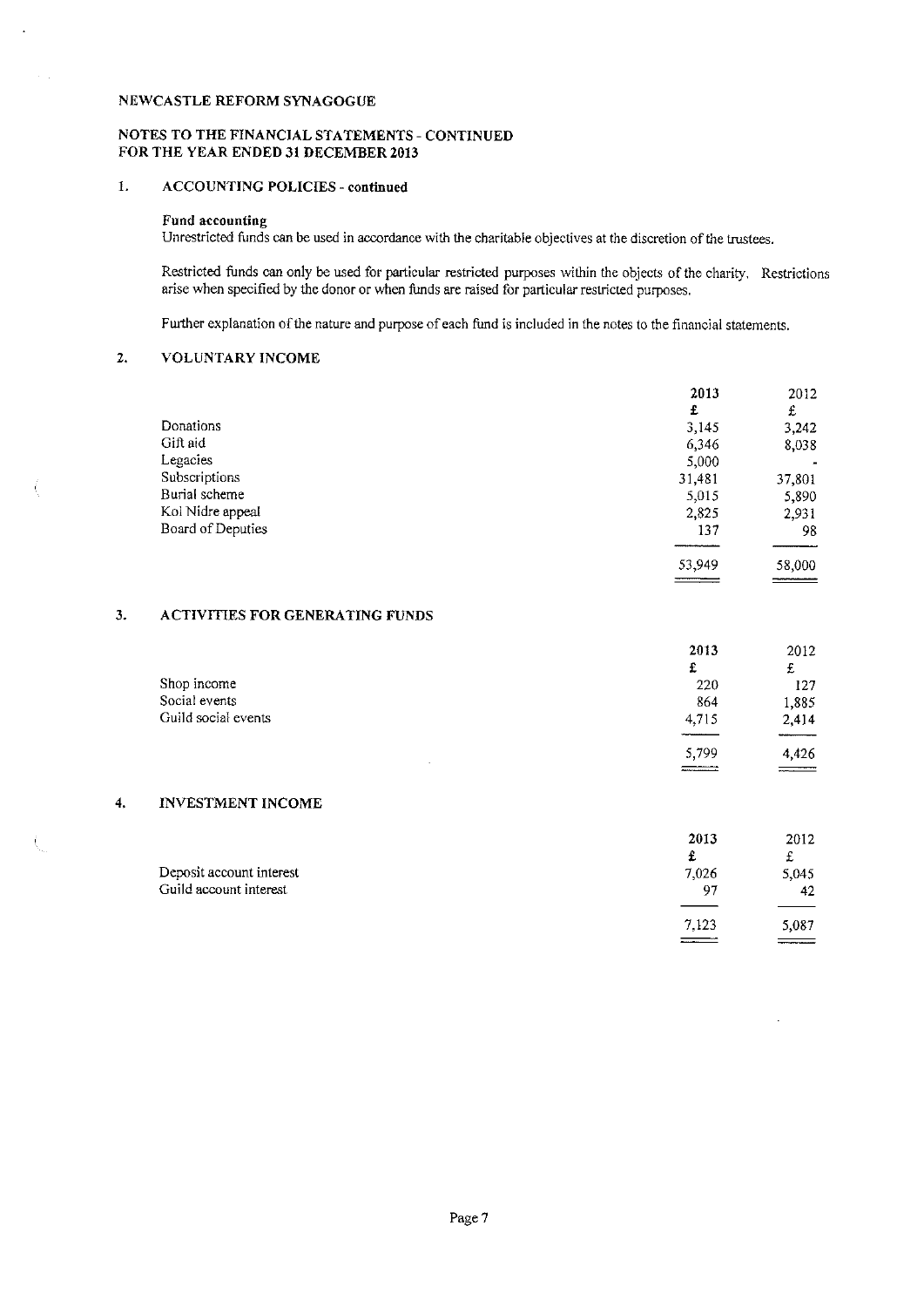# NOTES TO THE FINANCIAL STATEMENTS - CONTINUED FOR THE YEAR ENDED 31 DECEMBER 2013

# 5. CHARITABLE ACTIVITIES COSTS

|                                          | Direct costs | Totals |
|------------------------------------------|--------------|--------|
|                                          | £            | £      |
| Charitable activities                    | 28,934       | 28,934 |
| Burial costs                             | 8,414        | 8,414  |
| Kol Nidre Fund                           | 1,461        | 1,461  |
| Prayer House building costs              | 121          | 121    |
| Social events                            | 701          | 701    |
| Insurance                                | 121          | 121    |
| Heat, light and water                    | 1,149        | 1,149  |
| Travel expenses                          | 1,082        | 1,082  |
| Repairs and renewals                     | 442          | 442    |
| Printing, postage, stationery, telephone | 312          | 312    |
| Cleaning and gardening                   | 829          | 829    |
| Sundry expenses                          | 2,502        | 2,502  |
|                                          | 46,068       | 46,068 |
|                                          | ----------   |        |

# 6. GOVERNANCE COSTS

|                                | 2013   | 2012   |
|--------------------------------|--------|--------|
|                                | £      | £      |
| Staff costs                    |        | 6,640  |
| Accountancy                    | 1,170  | 1,710  |
| Insurance                      | 1,704  | 1,179  |
| Heat, light and water          | 2,006  | 2,059  |
| Travel expenses                | 309    | 284    |
| Repairs and renewals           | 3,063  | 1,754  |
| Telephone, stationary and post | 907    | 1,166  |
| Cleaning and gardening         | 2,328  | 2,743  |
| Sundry expenses                | 1,001  | 319    |
|                                | 12,488 | 17,854 |

#### $7.$ TRUSTEES' REMUNERATION AND BENEFITS

No members of the management committee received any remuneration during the year.

# Trustees' expenses

During the year expenses of £1,242 (2012: £1,383) were reimbursed to the Trustees in the course of their duties,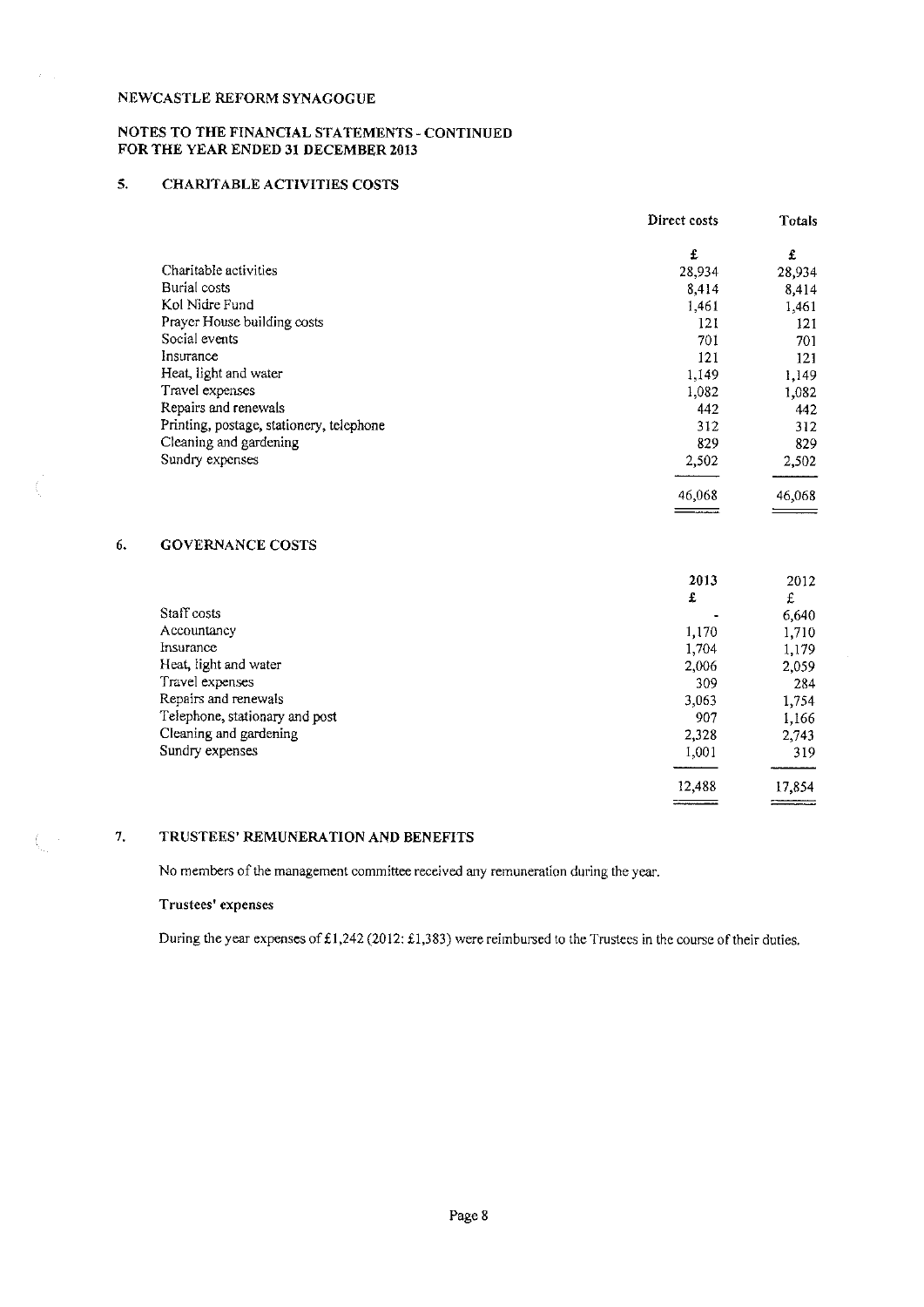# NOTES TO THE FINANCIAL STATEMENTS - CONTINUED FOR THE YEAR ENDED 31 DECEMBER 2013

# 8. STAFF COSTS

k.

| Wages and salaries                                                      | 2013<br>£<br>- | 2012<br>£<br>24,976    |
|-------------------------------------------------------------------------|----------------|------------------------|
| The average monthly number of employees during the year was as follows: |                |                        |
|                                                                         | 2013           | 2012<br>$\overline{2}$ |

 $\frac{1}{2}$ 

No employees received emoluments in excess of £60,000.

#### 9. TANGIBLE FIXED ASSETS

| Freehold<br>property<br>£ | Leasehold<br>prayer house<br>£ | Religious<br>assets<br>£ | <b>Fixtures</b> and<br>fittings<br>£ | Totals<br>£    |
|---------------------------|--------------------------------|--------------------------|--------------------------------------|----------------|
|                           |                                |                          |                                      |                |
| 251,041                   | 26,259                         | 73,980                   | 118,503<br>300                       | 469,783<br>300 |
| 251,041                   | 26,259                         | 73,980                   | 118,803                              | 470,083        |
|                           |                                |                          |                                      |                |
| 74,453                    | 7,876                          |                          |                                      | 158,702        |
| 5,021                     | 525                            |                          | 6,327                                | 11,873         |
| 79,474                    | 8,401                          |                          | 82,700                               | 170,575        |
|                           |                                |                          |                                      |                |
| 171,567                   | 17,858                         | 73,980                   | 36,103                               | 299,508        |
| 176,588                   | 18,383                         | 73,980                   | 42,130                               | 311,081        |
|                           |                                | ----- <del>-------</del> |                                      | 76,373         |

ln 2010 the synagogues fixed assets including fixtures and fittings, Torah Scrolls and silverware were revalued independently for insurance purposes. This has resulted in the religious assets being valued at £73,980, an increase of £53,980, and the fixtures and fittings being valued at £118,503, an increase of £58,180.

The trustees are not aware of any material changes since the last revaluation.

The Synagogue also has to insure the Torah Scroll 2 which belongs the the Czech Memorial Trust No 831.

#### 10. STOCKS

|        | 2013<br>يان | 2012<br>f |
|--------|-------------|-----------|
| Stocks | 300         | 300       |
|        | $\equiv$    |           |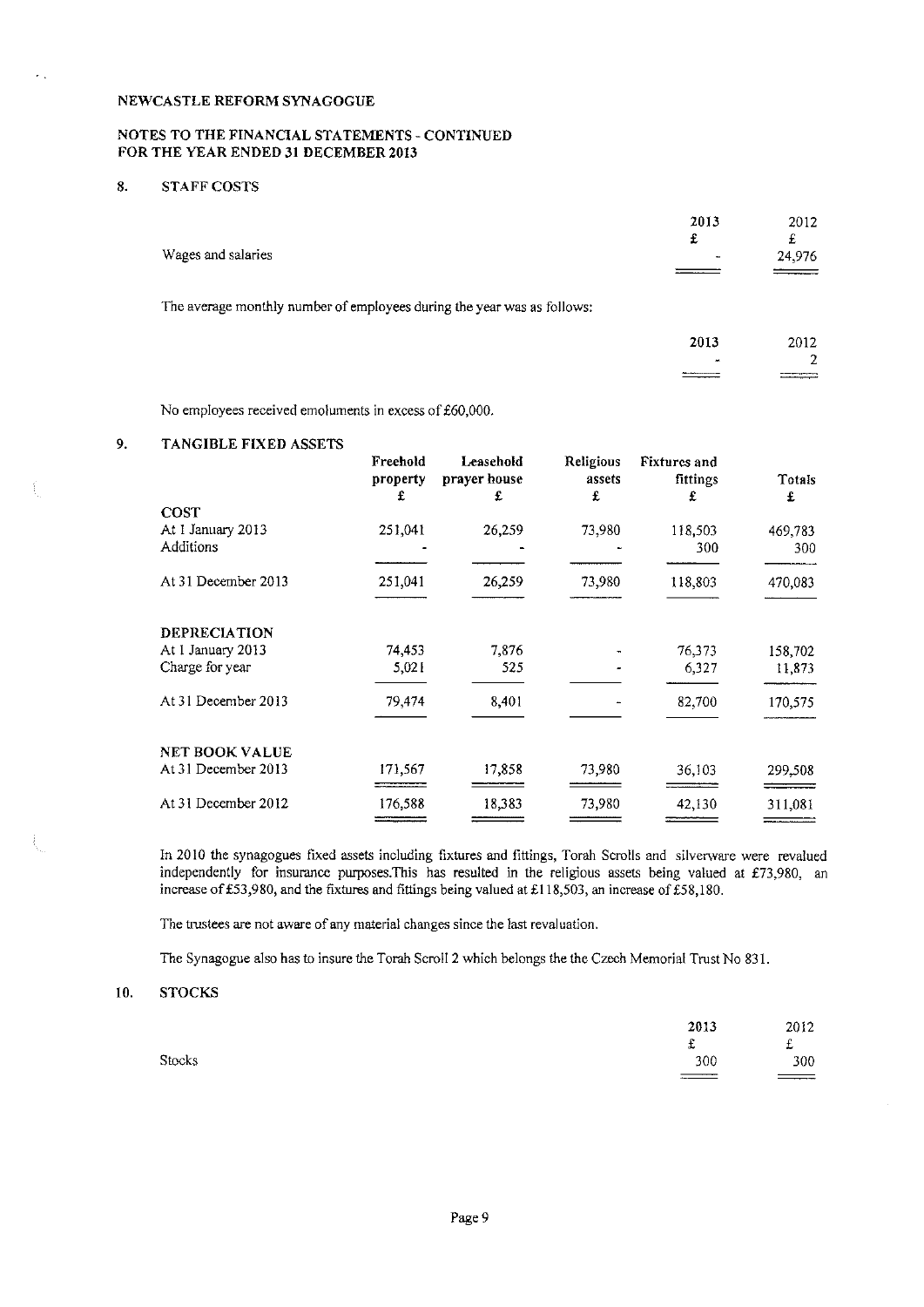# NOTES TO THE FINANCIAL STATEMENTS - CONTINUED FOR THE YEAR ENDED 31 DECEMBER 2013

# 11. DEBTORS: AMOUNTS FALLING DUE WITHIN ONE YEAR

|                                | 2013  | 2012   |
|--------------------------------|-------|--------|
|                                | £     | £      |
| Gift aid recoverable           | 6,347 | 4,310  |
| Other debtors                  |       | 500    |
| Prepayments and accrued income | 811   | 771    |
|                                | 7,158 | 5,581  |
|                                |       | ------ |

# 12. CREDITORS; AMOUNTS FALLING DUE WITHIN ONE YEAR

|                  | 2013  | 2012   |
|------------------|-------|--------|
|                  |       |        |
| Accrued expenses | 5,374 | 10,776 |
|                  |       |        |

# 13. MOVEMENT IN FUNDS

|                             |           | <b>Net</b>  |             |
|-----------------------------|-----------|-------------|-------------|
|                             |           | movement in |             |
|                             | At 1.1.13 | funds       | At 31.12.13 |
|                             | £         | £           | £           |
| Unrestricted funds          |           |             |             |
| General fund                | 230,022   | 19,521      | 249,543     |
| <b>Restricted funds</b>     |           |             |             |
| Prayer House reserve fund   | 18,384    | (525)       | 17,859      |
| Capital revaluation reserve | 119,853   | (6,327)     | 113,526     |
| Burial scheme fund          | 58,477    | (3,822)     | 54,655      |
| Building reserve fund       | 176,587   | (5,021)     | 171,566     |
| Kol Nidre appeal fund       | 5,702     | 1,364       | 7,066       |
| Tree of Life fund           | 391       |             | 391         |
| Siddur income fund          | 56        | 35          | 91          |
|                             | 379,450   | (14,296)    | 365,154     |
| <b>TOTAL FUNDS</b>          | 609,472   |             |             |
|                             |           | 5,225       | 614,697     |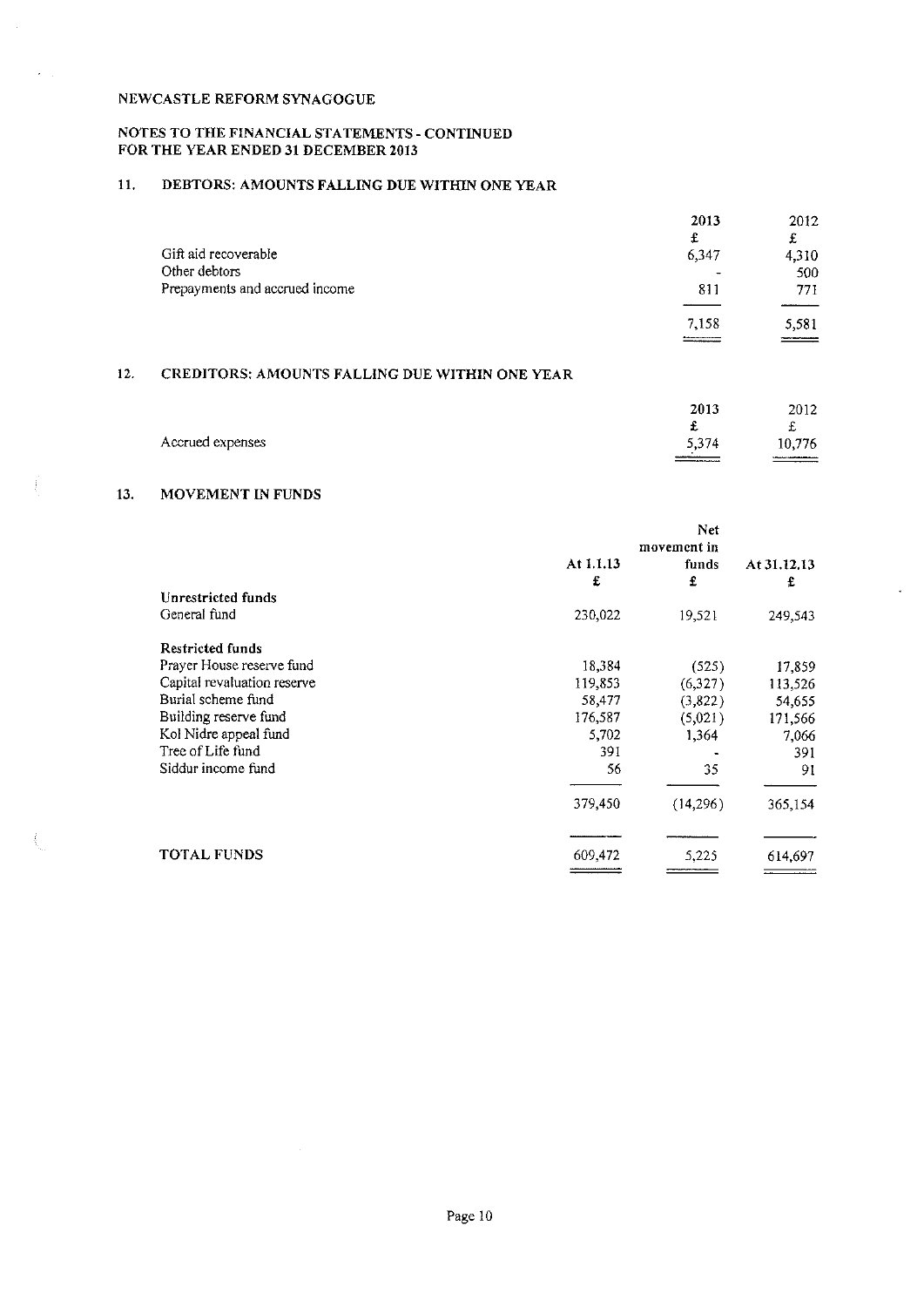#### NOTES TO THE FINANCIAL STATEMENTS - CONTINUED FOR THE YEAR ENDED 31 DECEMBER 2013

#### 13. MOVEMENT IN FUNDS - continued

Net movement in funds, included in the above are as follows:

|                             | Incoming<br>resources<br>£ | <b>Resources</b><br>expended<br>£ | Movement in<br>funds<br>£ |
|-----------------------------|----------------------------|-----------------------------------|---------------------------|
| Unrestricted funds          |                            |                                   |                           |
| General fund                | 58,600                     | (39,079)                          | 19,521                    |
| <b>Restricted funds</b>     |                            |                                   |                           |
| Burial scheme fund          | 5,015                      | (8,837)                           | (3,822)                   |
| Kol Nidre appeal fund       | 2,825                      | (1,461)                           | 1,364                     |
| Siddur income fund          | 4,811                      | (4, 776)                          | 35                        |
| Prayer House reserve fund   |                            | (525)                             | (525)                     |
| Capital revaluation reserve |                            | (6,327)                           | (6,327)                   |
| Building reserve fund       |                            | (5,021)                           | (5,021)                   |
|                             | 12,651                     | (26,947)                          | (14,296)                  |
|                             |                            |                                   |                           |
| <b>TOTAL FUNDS</b>          | 71,251                     | (66,026)                          | 5,225                     |
|                             |                            |                                   |                           |

The building reserve fund has been established to provide for the synagogue building at The Crofi, Newcastle upon Tyne and represents building cost less depreciation.

The prayer house reserve fund provides for the building at Preston Cemetery, North Shields and represents building costs less depreciation.

The capital revaluation reserve represents the re-valued amount of other fixed assets, together with monies donated to help fund future expenditure,

Transfers have been made in these financial statements from the general funds to the above restricted funds so that balances represent the net book values of the associated assets.

Thc burial scheme fund represents contributions towards members' burial costs within the rules ofthe fund.

The Kol Nidre appeal fund provides for the raising of funds on an annual basis for distribution to charities nominated by the synagogue.

The Board of Deputies fund provides for the raising of funds for the Board of Deputies.

The Tree of Life fund provides for the raising of funds for the Tree of Life project.

#### 14. RELATED PARTY DISCLOSURES

ŧ.

The synagogue is a constituent member of the Movement for Reform Judaism (formerly The Reform Synagogues of Great Britain). During the year the synagogue paid a contribution of £5,695 to MRJ (2012: £6,098).

#### 15. ULTIMATE CONTROLLING PARTY

The ultimate controlling party of the synagogue is considered to be the Council of the synagogue.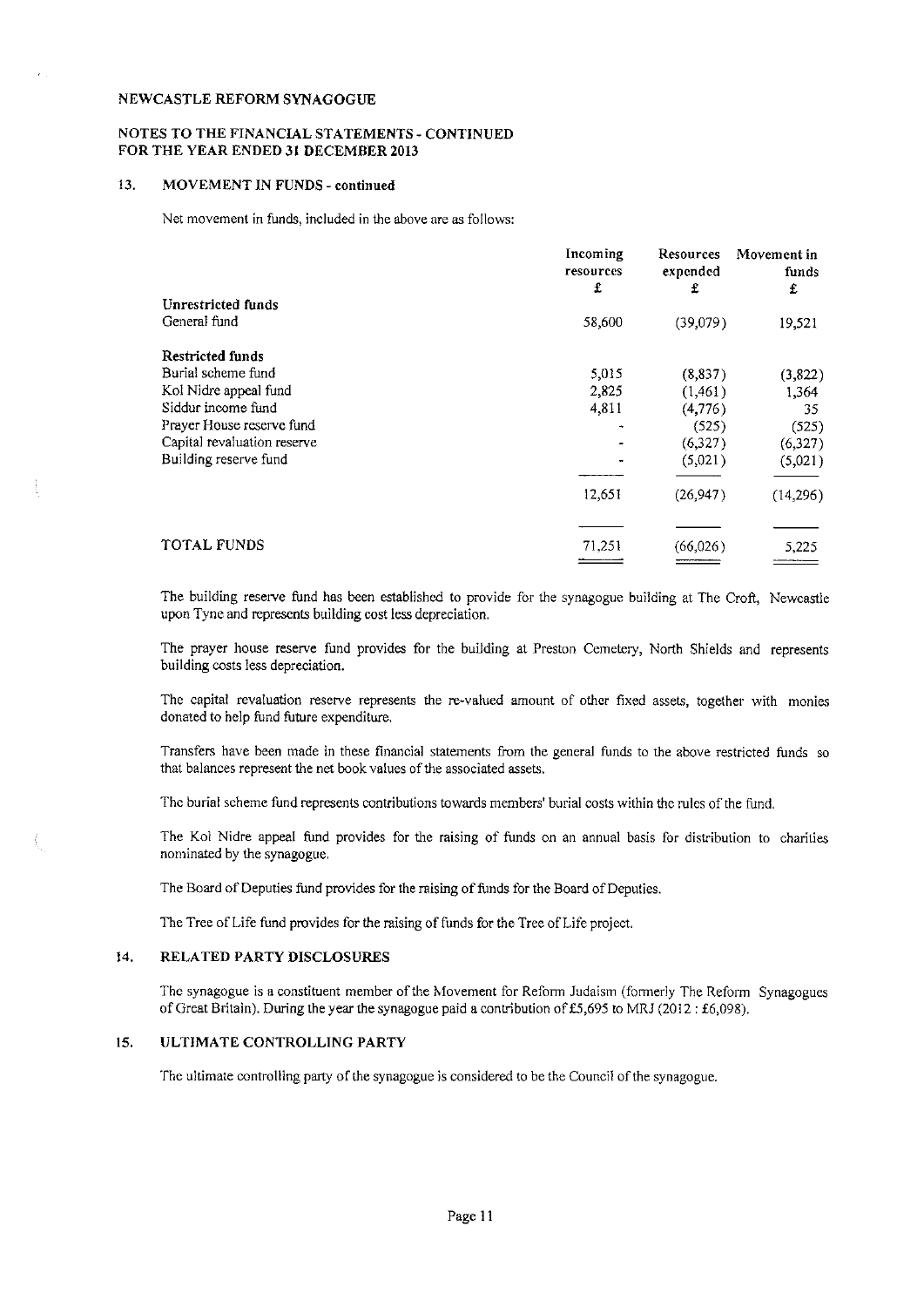# NOTES TO THE FINANCIAL STATEMENTS - CONTINUED FOR THE YEAR ENDED 31 DECEMBER 2013

# 16. BURIAL SCHEME FUND

 $\mathcal{L}$ 

 $\langle$ 

ţ.

Included in the Detailed Statement of Financial Activities are the following transactions which relates to the burial scheme:

|             | 2013      | 2012                |
|-------------|-----------|---------------------|
| Income      | 5.015     | 5,890               |
| Expenditure | (9.362)   | (3,644)             |
|             | --------- |                     |
| Surplus     | (4,347)   | 2.246               |
|             | ______    | ------------------- |

# 17. GUILD ACCOUNTS

Included in the Detailed Statement of Financial Activities are the following transactions which relate to the guild accounts:

|                   | 2013        | 2012         |
|-------------------|-------------|--------------|
| Income            | 4811        | 2,456        |
| Expenditure       | (4,776)     | (2,400)      |
|                   | ----------- | ------------ |
| Surplus/(Deficit) | 35          | 56           |
|                   |             | ----         |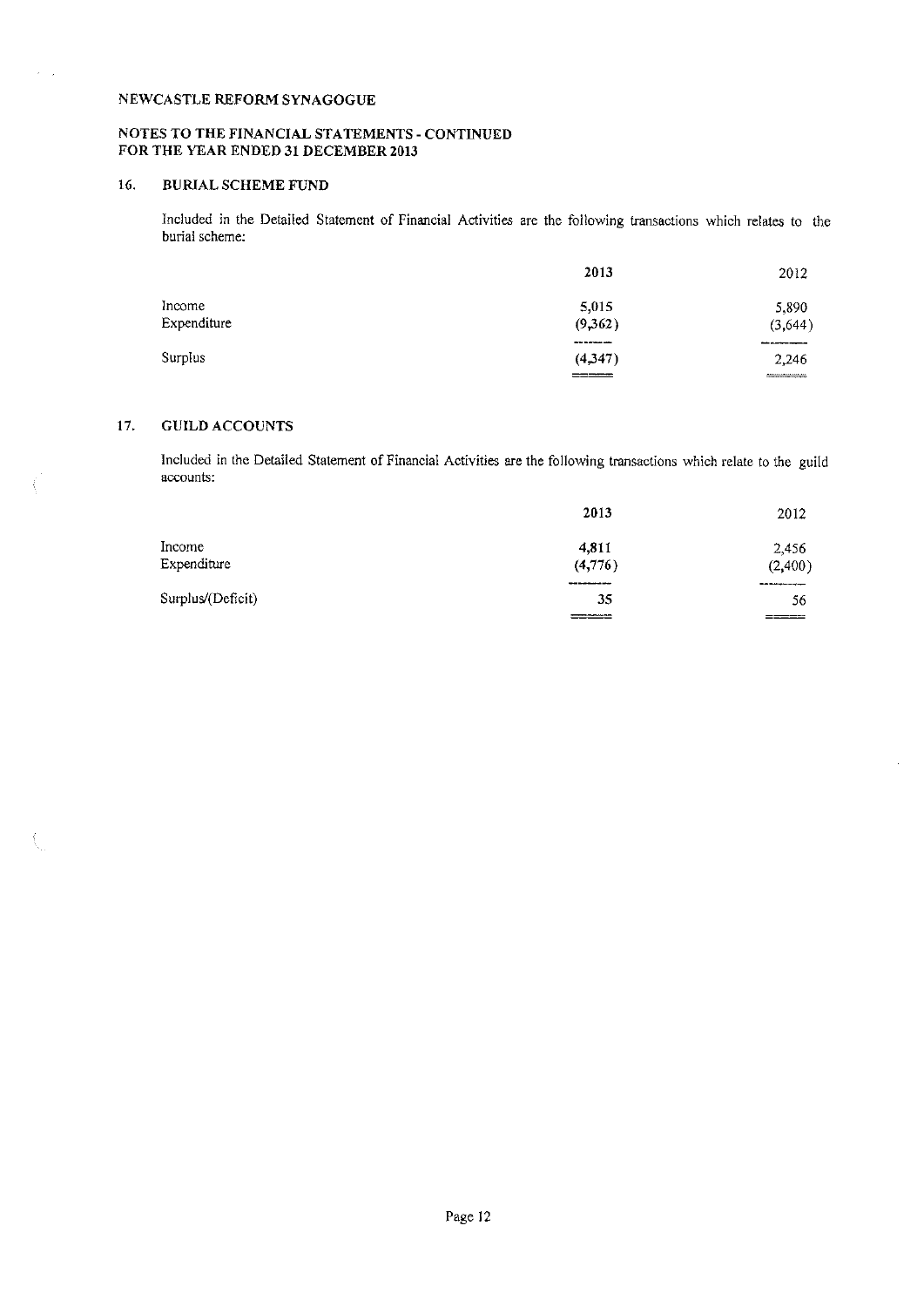$\langle$ 

# STATEMENT OF FINANCIAL ACTIVITIES FOR THE YEAR ENDED 31 DECEMBER 2013 **SYNAGOGUE**

|                                          | 2013           | 2012       |
|------------------------------------------|----------------|------------|
|                                          | £              | £          |
| <b>INCOMING RESOURCES</b>                |                |            |
| Voluntary income                         |                |            |
| Donations<br>Gift aid                    | 3,145<br>6,346 | 3,242      |
| Legacies                                 | 5,000          | 8,038      |
| Subscriptions                            | 31,481         | 37,801     |
| Kol Nidre appeal                         | 2,825          | 2,931      |
| Board of Deputies                        | 137            | 98         |
|                                          | 48,934         | 52,110     |
| Activities for generating funds          |                |            |
| Shop income                              | 220            | 127        |
| Social events                            | 864            | 1,885      |
|                                          | 1,084          | 2,012      |
| Investment income                        |                |            |
| Deposit account interest                 | 7,026          | 5,045      |
|                                          | 7,026          | 5,045      |
| Other incoming resources                 |                |            |
| Focus advertising and donation           | 475            | 1,405      |
| Other income                             | 3,905          | 2,280      |
|                                          | 4,380          | 3,685      |
| Total incoming resources                 | 61,424         | 62,852     |
| <b>RESOURCES EXPENDED</b>                |                |            |
| Costs of generating voluntary income     |                |            |
| Wages                                    |                | 1,834      |
| Insurance                                | 568            | 393        |
| Heat, light and water                    | 371            | 468        |
| Telephone, stationary & post<br>Sundries | 302            | 389        |
| Travel expenses                          | 1,000<br>155   | 319<br>142 |
|                                          |                |            |

This page does not form part of the statutory financial statements

2,396 3,545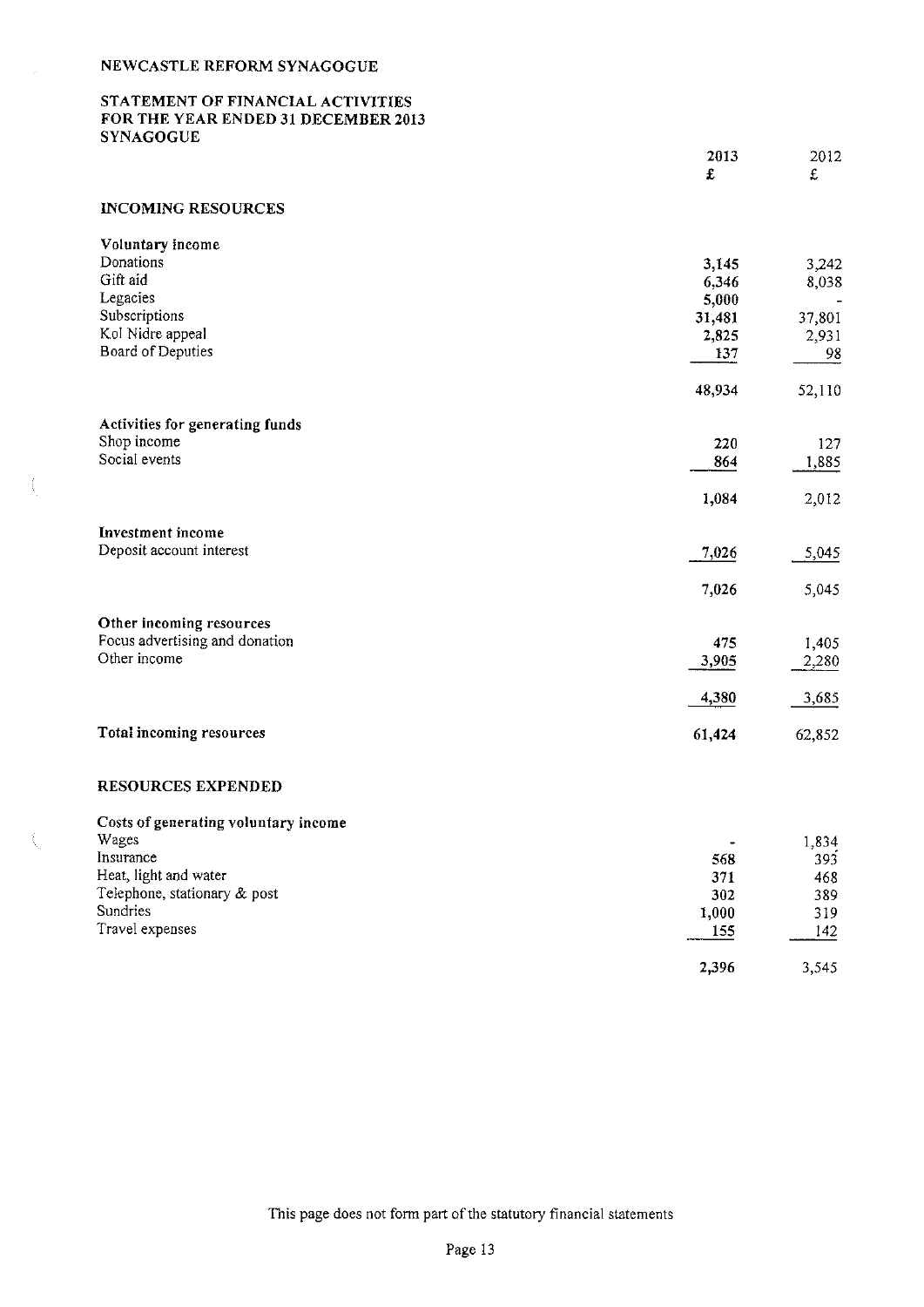$\tilde{\mathcal{L}}$ 

ŧ

# DETAILED STATEMENT OF FINANCIAL ACTIVITIES FOR THE YEAR ENDED 31 DECEMBER 2013

|                                    | 2013   | 2012     |
|------------------------------------|--------|----------|
|                                    | £      | £        |
| Charitable activities              |        |          |
| Wages                              |        | 16,502   |
| Insurance                          | 568    | 393      |
| Heat, light and water              | 669    | 906      |
| Telephone, stationary and post     | 302    | 389      |
| Sundries                           | 3,001  | 959      |
| MRJ levy                           | 5,695  | 6,113    |
| Kol Nidre appeal                   | 1,461  | 2,775    |
| Board of Deputies levy             | 72     | 250      |
| Social events                      | 474    | 1,227    |
| Travel expenses                    | 1,082  | 994      |
| Repairs and renewals               | 766    | 219      |
| Cleaning and gardening             | 582    | 686      |
| Independent contractor fee         | 11,109 | 5,689    |
| Freehold property depreciation     | 5,021  | 5,021    |
| Prayer house depreciation          |        |          |
| Fixtures and Fittings depreciation | 6,327  | 9,715    |
|                                    | 37,129 | 51,838   |
| Governance costs                   |        |          |
| Wages                              |        | 6,640    |
| Accountancy                        | 1,170  | 1,710    |
| Insurance                          | 1,704  | 1,179    |
| Heat, light and water              | 2,006  | 2,059    |
| Travel expenses                    | 309    | 284      |
| Repairs and renewals               | 2,938  | 1,399    |
| Telephone, stationary and post     | 908    | 1,166    |
| Cleaning and gardening             | 2,328  | 2,743    |
| Sundry expenses                    | 1,001  | 319      |
|                                    | 12,364 | 17,499   |
| Total resources expended           | 51,888 | 72,882   |
|                                    |        |          |
| Net (expenditure)/income           | 9,537  | (10,030) |

This page does not form part of the statutory financial statements

 $\sim$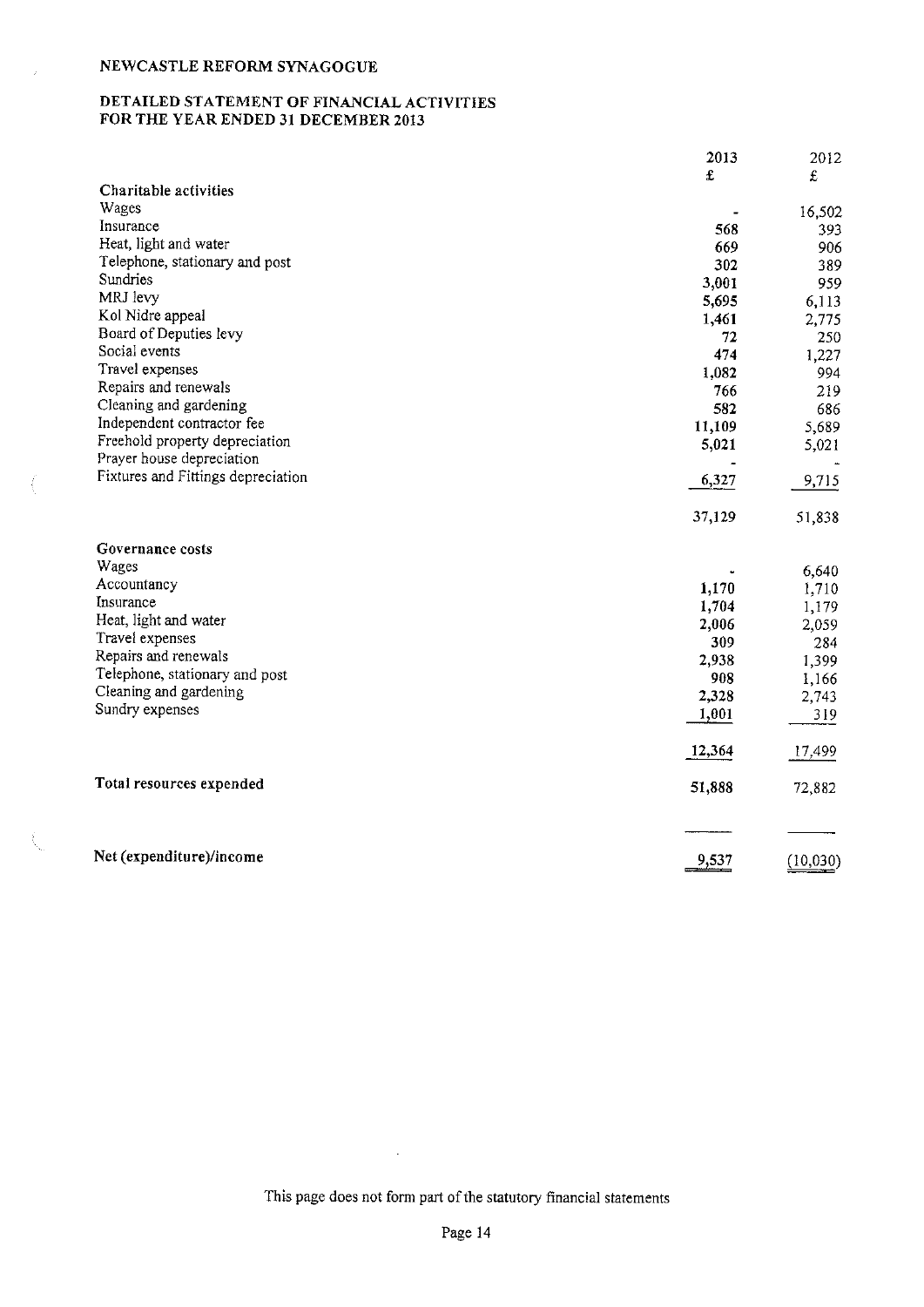Í

 $\hat{\zeta}_a$ 

# DETAILED STATEMENT OF FINANCIAL ACTIVITIES FOR THE YEAR ENDED 31 DECEMBER 2013 BURIAL FUND

|                                                    | 2013<br>£    | 2012<br>£    |
|----------------------------------------------------|--------------|--------------|
| <b>INCOMING RESOURCES</b>                          |              |              |
| Voluntary income<br>Burial scheme                  | 5,015        | 5,890        |
| Total incoming resources                           | 5,015        | 5,890        |
| <b>RESOURCES EXPENDED</b>                          |              |              |
| Charitable activities                              |              |              |
| Heat, light and water                              | 298          | 219          |
| Repairs and maintenance<br>Burial scheme expenses  | 125<br>8,414 | 355<br>2,545 |
| Prayer house expenses<br>Prayer house depreciation | 525          | 525          |
| Total resources expended                           | 9,362        | 3,644        |
|                                                    |              |              |
| Net (expenditure)/income                           | 4.341        |              |

This page does not form part of the statutory financial statements